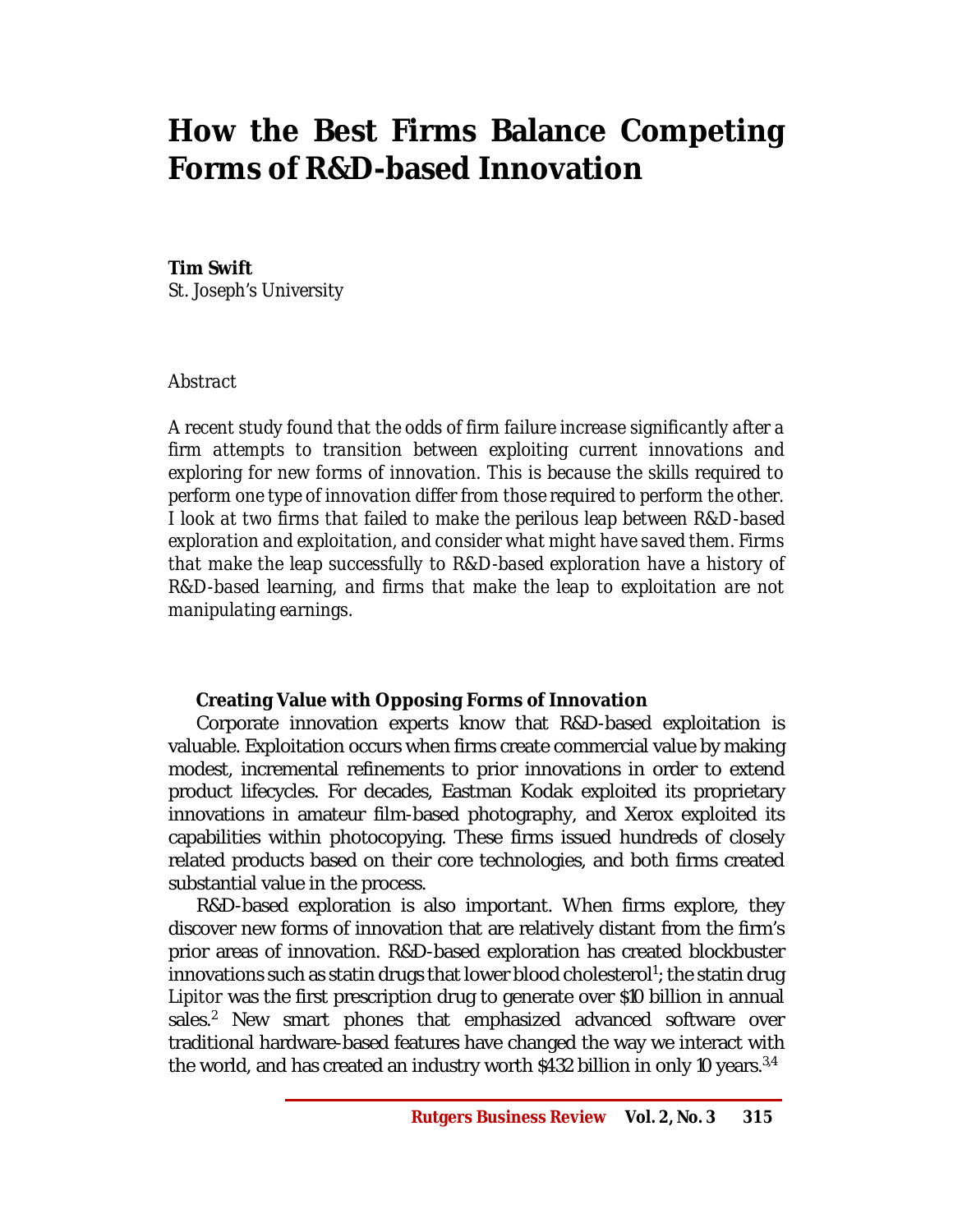Since both R&D-based exploration and exploitation are critically important, it follows that prior research has shown that firms possessing *sustainable* competitive advantage must conduct both forms of R&D. Firms conducting too much exploitative R&D eventually deplete their stock of proprietary knowledge (which may be said about Eastman Kodak and Xerox) as the market overtakes them.<sup>5</sup> Firms conducting too much exploratory R&D never create the commercial value necessary to sustain profitable operations. Firms that are "ambidextrous," possessing the ability to conduct both R&Dbased exploration and exploitation, have been shown to be superior performers in a wide variety of contexts.<sup>6</sup>

Here we encounter one of the fundamental challenges of corporate innovation. R&D-based exploration and exploitation require fundamentally orthogonal skill sets, organizational processes and incentives. In fact, these innovation practices are in such conflict that many firms specialize in either R&D-based exploration or exploitation, and partner with other firms specializing in the opposite form of innovation.<sup>7</sup>

This raises two practical questions. Many researchers have observed that practicing R&D-based ambidexterity creates organizational benefits, and have quantified those benefits in a wide variety of contexts. But few to none have quantified the difficulty of practicing ambidexterity; just how just how serious is this ambidexterity challenge for innovative firms? In addition, if it is serious, how do the best firms overcome these difficulties?

### **Sizing up the Challenge**

Firms that are effective at R&D-based exploration have created an environment that is conducive to this type of innovation. R&D-based exploration is uncertain, and we cannot predict reasonably the likelihood of success. Firms engaging in exploratory R&D have attracted risk-seeking investors that are motivated to invest by the high-returns available in such high-risk endeavors. R&D scientists concerned with job security will not undertake uncertain exploratory R&D without appropriate incentives, such as employment quarantees.<sup>8</sup> Finally, R&D scientists who value the notoriety and fame associated with making breakthrough discoveries are attracted to firms engaging in exploratory  $R&D$ .<sup>9</sup>

When market conditions call for exploitative R&D, all of those attributes that are essential for exploratory R&D now stand in the way of success. Exploitative R&D generates more predictable, lower investment returns, which may antagonize corporate investors. R&D scientists who are excited to engage in exploratory R&D may become frustrated with the tedious, routine work associated with exploitative R&D. Employment guarantees to R&D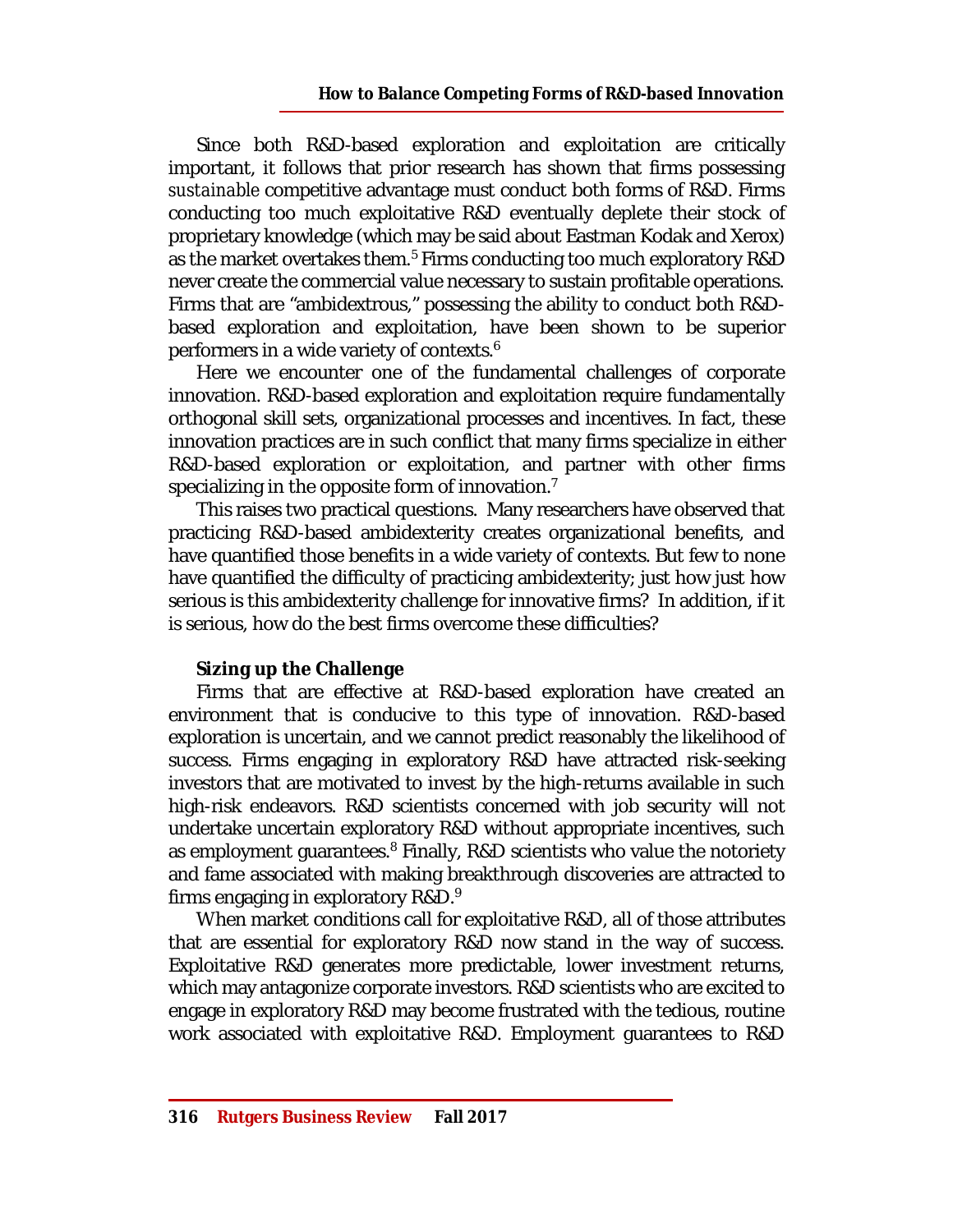scientists no longer drive the appropriate behavior in the face of rather mundane exploitative innovation.

In a study recently published in *Strategic Management Journal*, I found that the challenge of moving between R&D-based exploitation and exploration is quite profound.<sup>10</sup> After controlling for firm-specific characteristics, including financial distress, my analysis shows that the odds of firm failure (i.e. liquidation, bankruptcy, or de-listing from stock exchanges) significantly increase as a firm attempts to move between these opposing forms of innovation. The leap from exploration to exploitation is not merely difficult; it threatens the very survival of the firm.

# **The Perilous Leap into Exploration**

In general, firms ramp up R&D spending, transiting into more expensive exploratory R&D when prior innovations lose commercial value because competitors have imitated them, or when environmental changes demand new forms of innovation from incumbents. The abrupt and sustained increase in fuel prices prompted one industry titan to make a perilous leap into exploration in the early  $21<sup>st</sup>$  century.



**Figure 1.** Fleetwood Enterprises Inc. R&D Expenditure, 1997-2007 (\$millions)

Data Source: Compustat North America

Fleetwood Enterprises Inc. was once the largest manufacturer of recreational vehicles (RV's) in the United States. Founded in the 1950's, the firm entered the *Fortune 500* in 1973 and topped \$1 billion in sales in the late 1980's.<sup>11</sup> Early in the 21<sup>st</sup> century, rapidly increasing gasoline prices threatened the RV industry, whose vehicles are notoriously fuel-hungry. In 2004, Fleetwood increased research and development expenditure by 31.6%, raising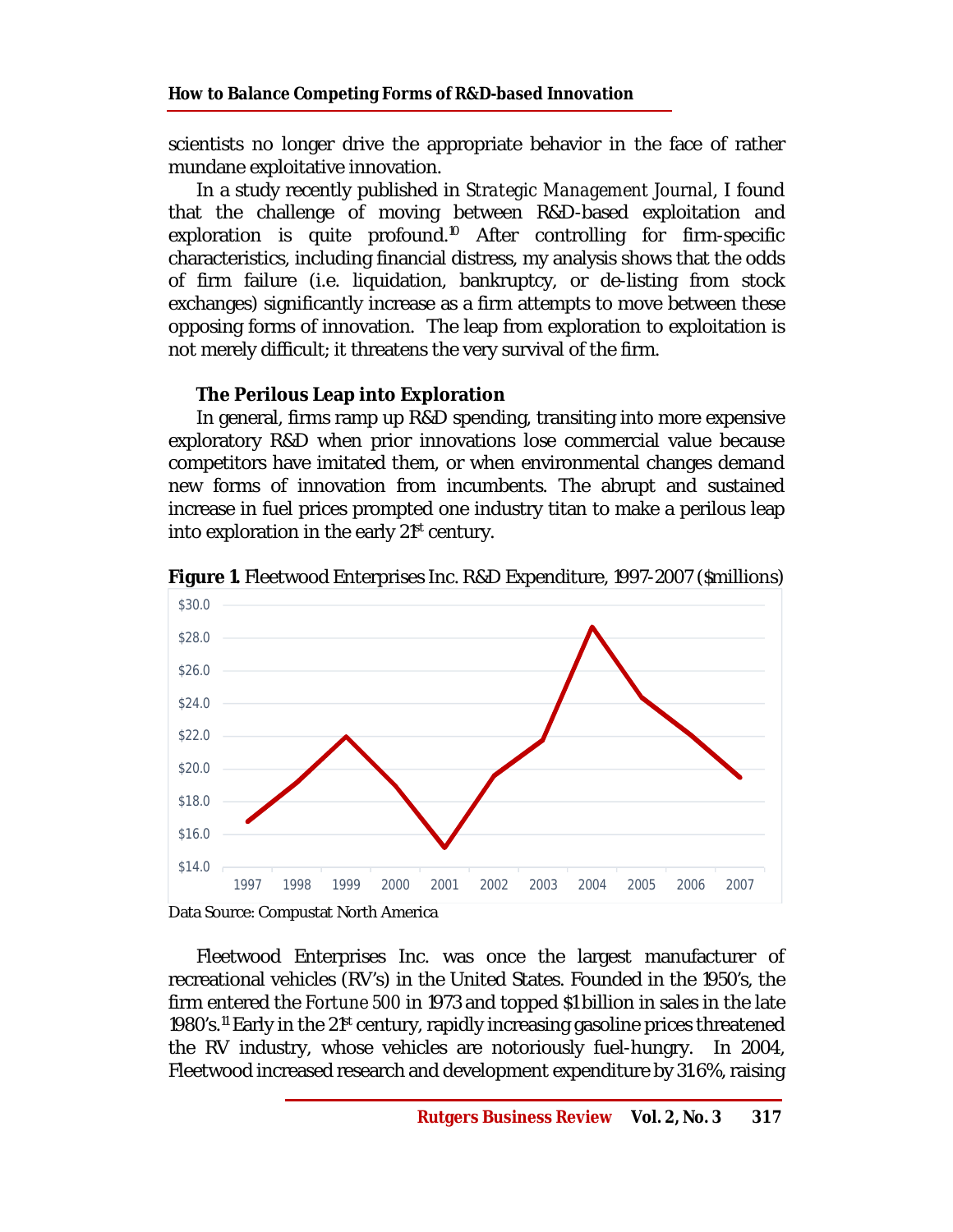the firm's R&D spending from 0.8% of sales to 1.2% - a sizable increase. This increase was attributed to the development of diesel powered vehicles with superior fuel economy.<sup>12</sup>

The new diesel RV's failed to produce enough benefit to save the company. Fleetwood was delisted in 2008, and broken up shortly thereafter.

# **The Perilous Leap into Exploitation**

In general, firms cut R&D expenditure for two reasons. One reason is to improve near term earnings. In a recent survey, 80% of Chief Financial Officers (CFOs) said they would cut R&D expenditures in order to meet earnings targets.<sup>13</sup> This has serious negative consequences; if a firm reduces funding to an R&D project at a time when the project is nearing a major accomplishment, then the opportunity cost to the firm can be enormous. The other reason that firms reduce R&D expenditure is when they transit from exploratory R&D to exploitative R&D, because exploitative R&D is less expensive than exploratory.<sup>14</sup>

When firms reduce R&D spending for the right reasons, they generate a relatively high number of incremental innovations over a short period of time, which generate significant commercial value. Pharmaceutical companies are notorious for such activity. Pharma firms generate multiple modifications of an original drug (e.g. an "extended release" version of an original blockbuster drug) that the FDA terms "efficacy supplements." <sup>15</sup> These efficacy supplements extend the product lifecycle of highly profitable drugs.

Advanced Research Technologies (ART) developed optical medical imaging products for medical imaging, medical diagnostics, disease research, and drug discovery. In 2007, after many years of exploratory product development, ART implemented a major reduction in R&D spending. The firm stated that this R&D reduction was due to an increased focus on "commercializing" all of its products (i.e. exploiting its current product portfolio).<sup>16</sup> While ART did witness a modest increase in sales after this move towards exploitation, it saw an even greater reduction in its operating losses.

ART's move into exploitation proved unsuccessful. While the reduction in R&D spending resulted in a 16% reduction in operating losses, which reduced the firm's cash burn rate, it failed to produce the increase in profitable revenue that the firm needed after commercializing its product line. The R&D spending cut bought a little time but failed to produce the benefits that we expect from successful R&D-based exploitation. The firm went bankrupt in 2009.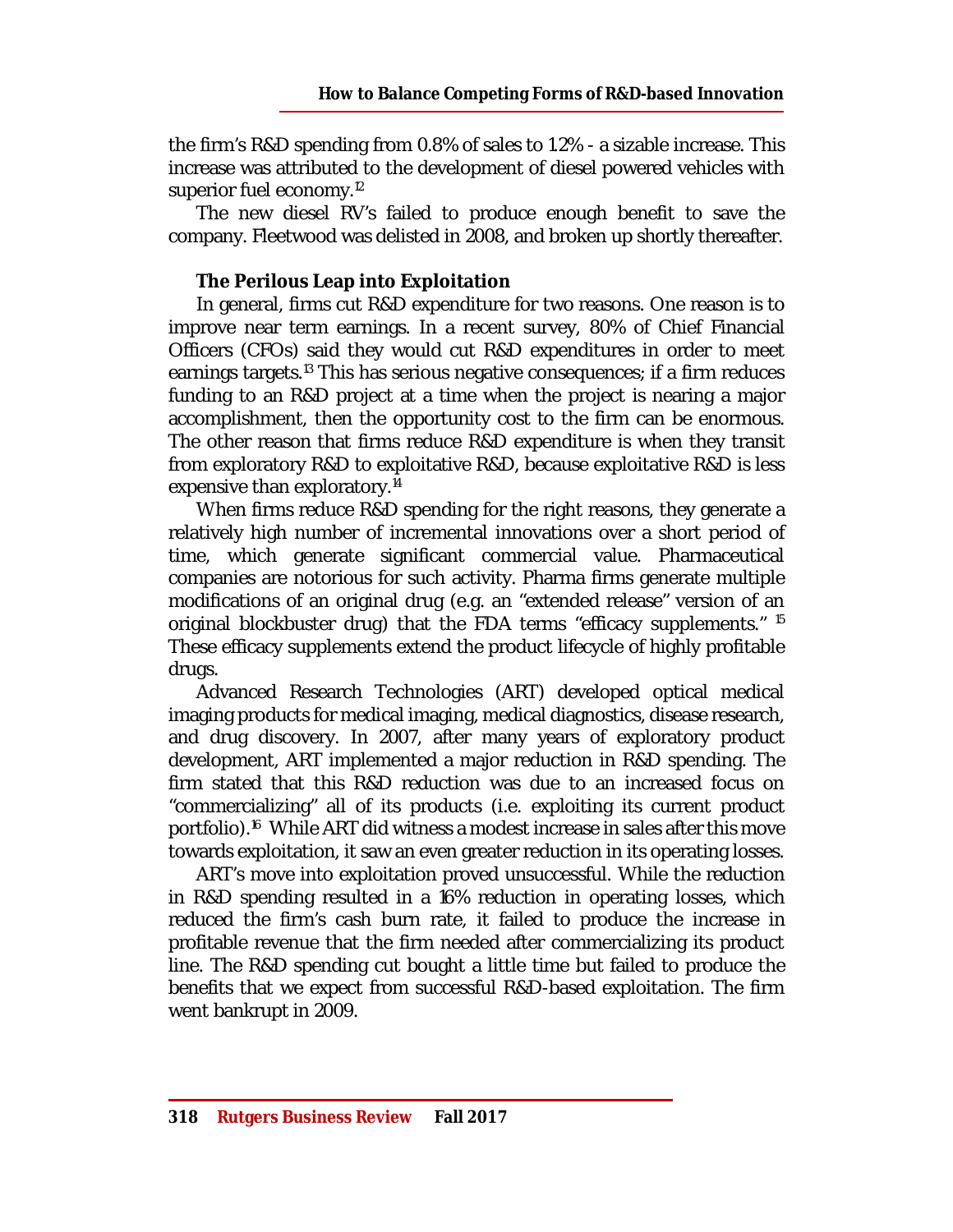

**Figure 2.** Advanced Research Technologies R&D Expenditure, 2000-2008 (\$millions)

Data source: Compustat North America

### **How the Best Firms Meet the Challenge**

Despite the perils facing ambidextrous firms, most firms do survive these transitions between exploration and exploitation, and many firms generate significant benefits from the practice. This prompted me to investigate further how the best firms cope with these challenges.

My first insight is that firms with more experience in R&D-based "learning" are more likely to survive the leap from R&D-based exploitation to exploration. Scholars call the benefit that firms gain from R&D-based learning "absorptive capacity." <sup>17</sup> Firms with this enhanced learning ability have conducted a relatively large amount of R&D over time. This experience increases the firm's ability to identify valuable bits of information in the firm's environment, and to combine that information with the firm's proprietary knowledge base to create something even better.

Unfortunately, Fleetwood lacked the history of R&D-based learning that is an important prerequisite of a successful leap from R&D-based exploitation to exploration. Historically, Fleetwood's R&D expenditure hovered between \$15 to \$20 million, or 0.5% to 0.8% of sales. This is a good deal below the transportation equipment manufacturing industry average R&D intensity of 4.5%. This transition into exploratory R&D, which was an unfamiliar task for Fleetwood, was one more stressor on the firm.

My second finding was that firms that use R&D expenditure reductions to prop up earnings are more likely to fail after the R&D spending cut. This finding is rather surprising; a firm that shows an *improvement* in earnings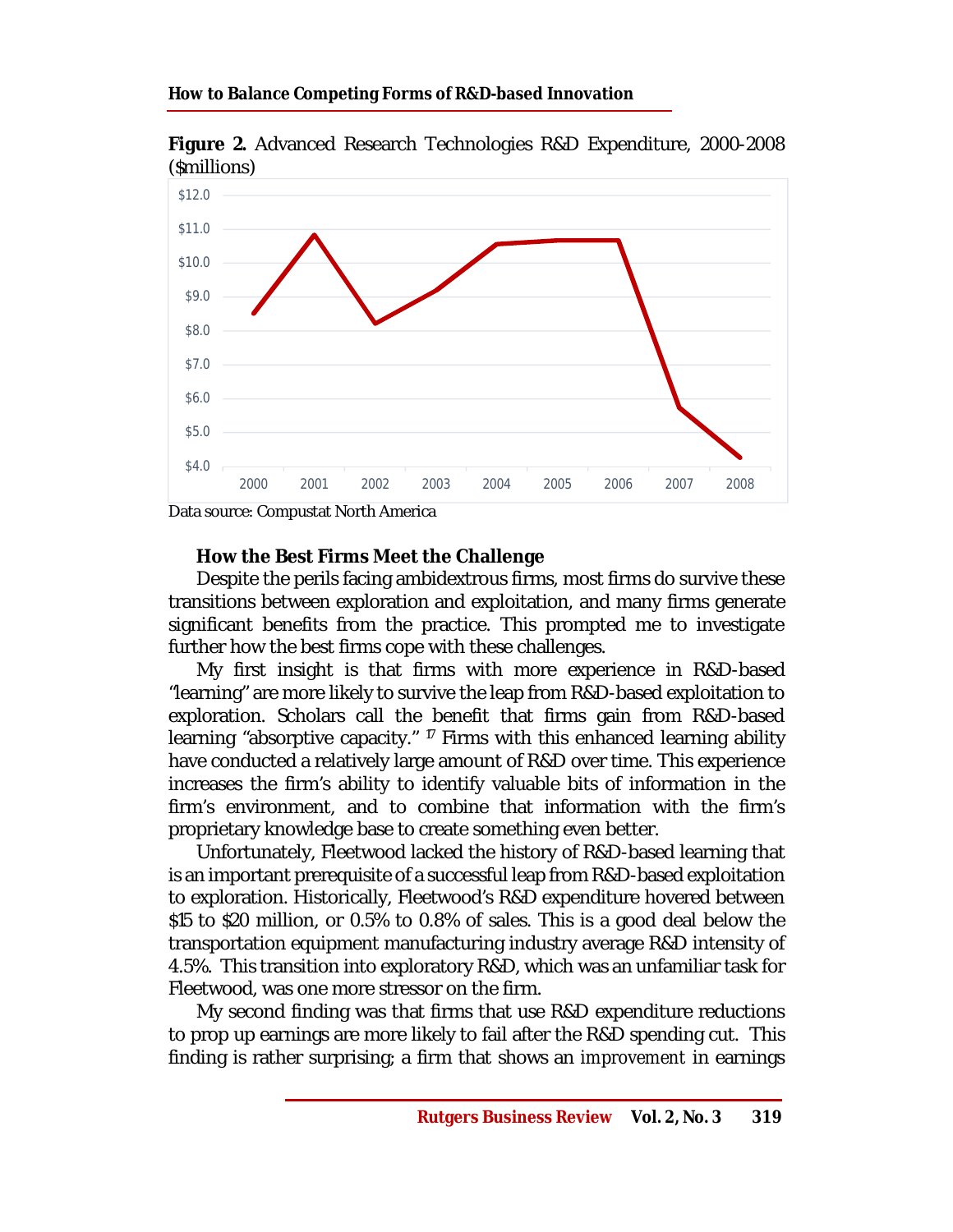relative to peers after an R&D expenditure reduction is more likely to fail than a firm that does *not* show such an improvement.

This indicates that firms transiting into R&D-based exploitation should not do so to alleviate earnings pressure; new product launches are quite expensive, and the financial payoff to such releases may be years away. Instead, firms that reduce R&D expenditure because the market is calling for a period of exploitation, which requires significant marketing and advertising expenditure in its own right, are more likely to survive the leap.

The policy implications of these findings are enormous. First, firms with inherent skills in R&D-based exploitation must invest in absorptive capacity. That is, they must invest in R&D that may not be related directly to the commercialization of their product or service lines. They must invest in R&D that creates the opportunity for their R&D scientists to *learn*. Innovative firms with a culture of learning are more adept at discovering the new information in the external environment that will become the basis of breakthrough innovation. Firms that dive into exploratory R&D without the prerequisite skills in firm-level learning greatly increase the odds of firm failure.

The second insight is more intuitive. Firms must resist the temptation to reduce R&D spending merely to meet earnings targets. Healthy R&D expenditure reductions come about in the natural course of business. Once firms discover new forms of commercially valuable innovation, they move into a period of lower-cost, exploitative innovation that is devoted towards improving the product's marketability and extending its shelf-life. R&D cuts that are motivated by a desire to improve short-term earnings are jeopardizing the long-term competitive position of the firm, and increasing the odds of firm failure.

### **Author**

*Tim Swift is an Associate Professor of Strategic Management in the Haub School of Business at St. Joseph's University in Philadelphia. He brings together 14 years of senior management experience with a doctoral degree in Strategic Management. Prior to coming to academia, Dr. Swift gained senior management experience in the telecommunications and high-tech industries. He worked in over 20 countries during his industrial career, and held director-level positions in finance, marketing, corporate strategy and consulting services. While at AT&T, Tim participated in the*  Leadership Continuity Program, a development program for high-potential *management candidates. Tim teaches business and strategic management at both the undergraduate and MBA levels. His research focuses on technology and innovation management. His publications include articles in top-ranked academic journals such as Strategic Management Journal and Research Policy. email: [tim.swift@sju.edu](mailto:tim.swift@sju.edu)*